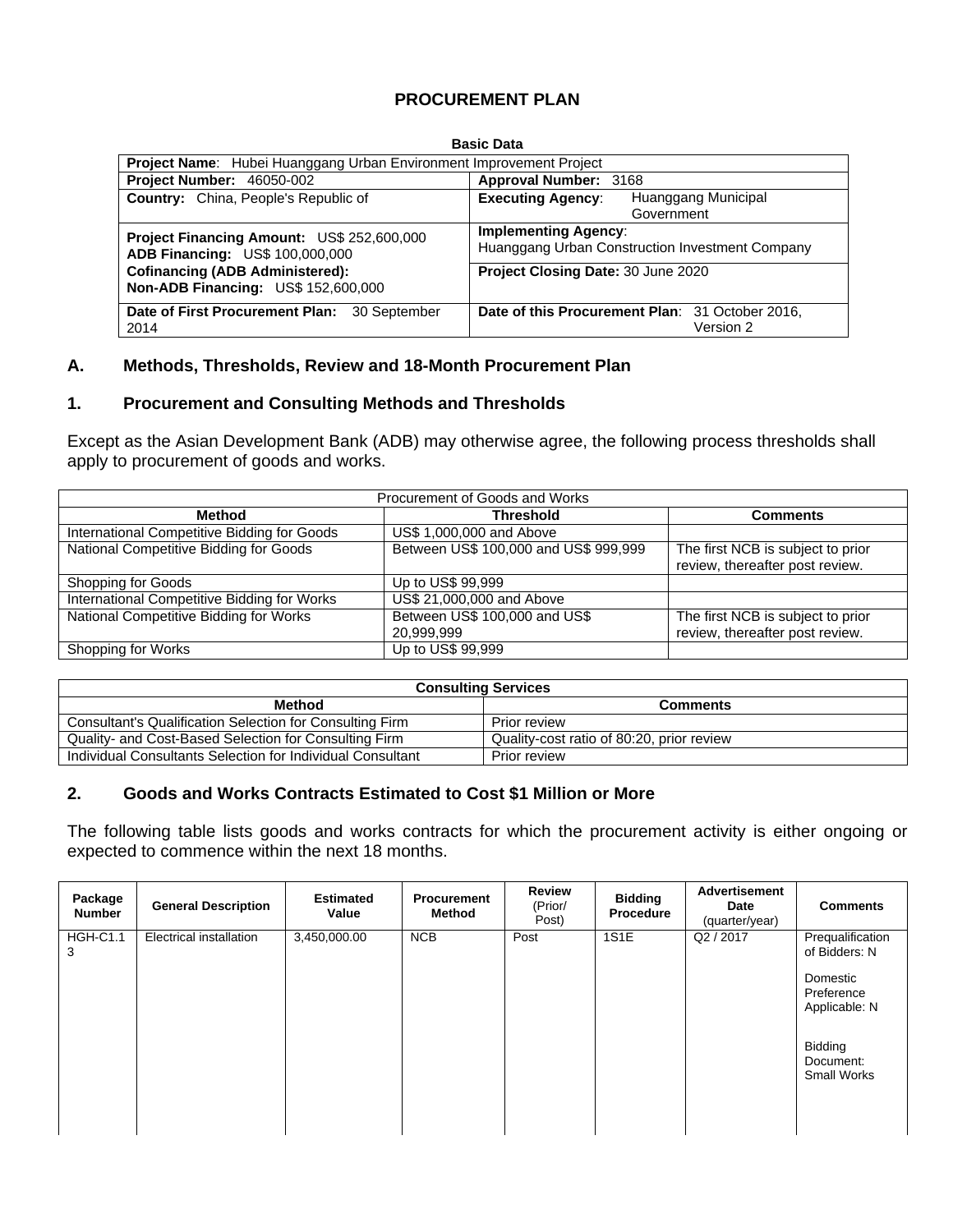| <b>HGH-C1.2</b> | Baitan Lake dredging                                          | 3,275,000.00  | <b>NCB</b> | Post  | 1S1E | Q4 / 2016 | Prequalification<br>of Bidders: N<br>Domestic<br>Preference |
|-----------------|---------------------------------------------------------------|---------------|------------|-------|------|-----------|-------------------------------------------------------------|
|                 |                                                               |               |            |       |      |           | Applicable: N                                               |
|                 |                                                               |               |            |       |      |           | Bidding<br>Document:<br><b>Small Works</b>                  |
|                 |                                                               |               |            |       |      |           |                                                             |
| <b>HGH-C1.3</b> | <b>Chiye Lake</b><br>embankment and<br>strengthening          | 7,877,000.00  | <b>NCB</b> | Post  | 1S1E | Q4 / 2016 | Prequalification<br>of Bidders: N                           |
|                 |                                                               |               |            |       |      |           | Domestic<br>Preference<br>Applicable: N                     |
|                 |                                                               |               |            |       |      |           | Bidding<br>Document:<br><b>Small Works</b>                  |
|                 |                                                               |               |            |       |      |           |                                                             |
| <b>HGH-C1.4</b> | <b>Baitan Lake</b><br>embankment and<br>strengthening         | 17,241,000.00 | <b>NCB</b> | Post  | 1S1E | Q1 / 2017 | Prequalification<br>of Bidders: N                           |
|                 |                                                               |               |            |       |      |           | Domestic<br>Preference<br>Applicable: N                     |
|                 |                                                               |               |            |       |      |           | Bidding<br>Document:<br>Large Works                         |
| <b>HGH-C1.5</b> | Baitan Lake vegetated                                         | 8,257,000.00  | <b>NCB</b> | Post  | 1S1E | Q1 / 2018 | Prequalification                                            |
|                 | buffer strips-North area                                      |               |            |       |      |           | of Bidders: N<br>Domestic<br>Preference                     |
|                 |                                                               |               |            |       |      |           | Applicable: N                                               |
|                 |                                                               |               |            |       |      |           | Bidding<br>Document:<br>Small Works                         |
|                 |                                                               |               |            |       |      |           |                                                             |
| <b>HGH-C1.6</b> | Baitan Lake vegetated<br>buffer strips-South and<br>East area | 18,401,000.00 | <b>NCB</b> | Post  | 1S1E | Q1/2018   | Prequalification<br>of Bidders: N                           |
|                 |                                                               |               |            |       |      |           | Domestic<br>Preference<br>Applicable: N                     |
|                 |                                                               |               |            |       |      |           | Bidding<br>Document:<br>Large Works                         |
|                 |                                                               |               |            |       |      |           |                                                             |
| <b>HGH-C1.7</b> | Surface-flow<br>constructed wetlands                          | 28,240,000.00 | <b>ICB</b> | Prior | 1S1E | Q2 / 2017 | Prequalification<br>of Bidders: N                           |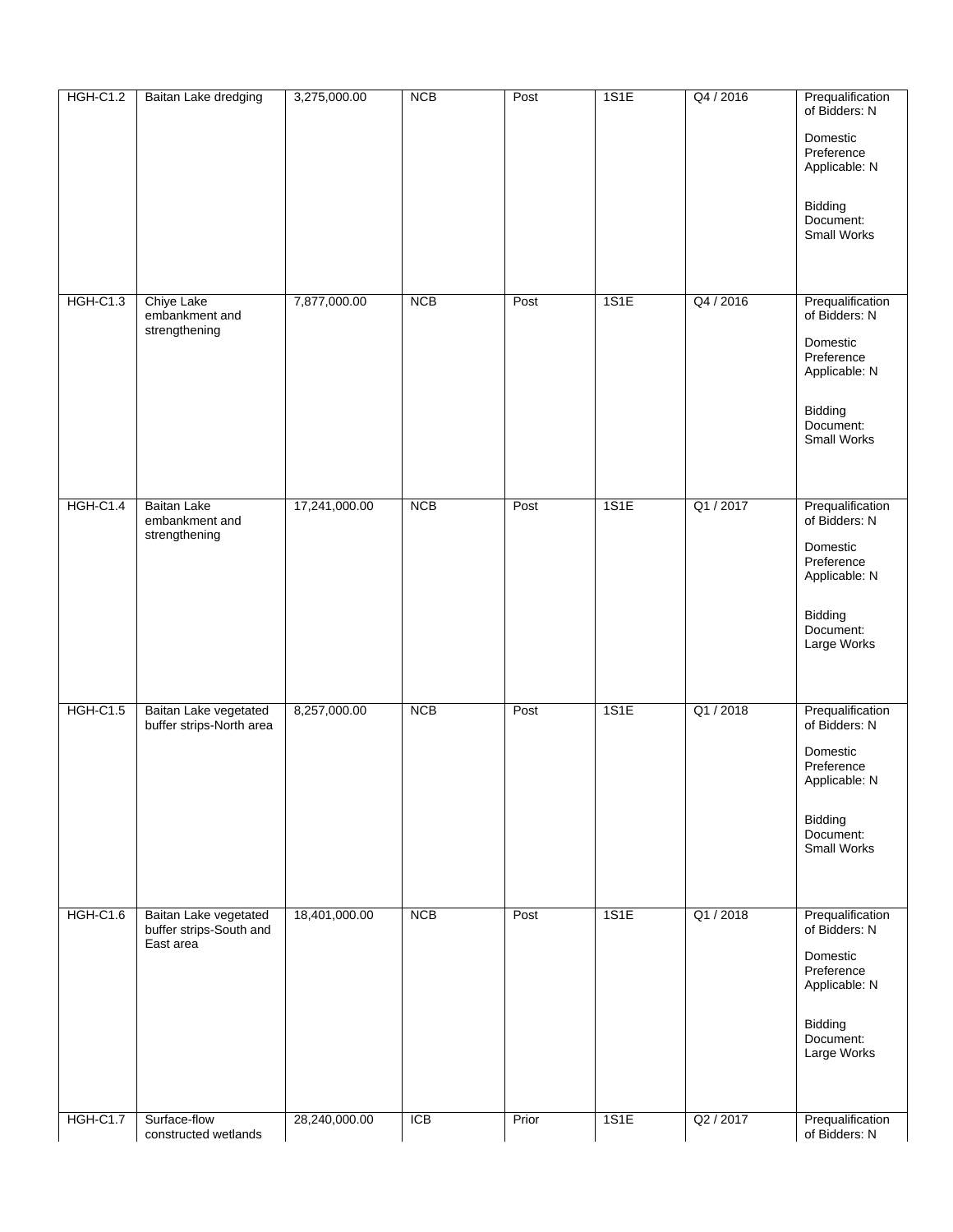|                                   | and subsurface-flow<br>constructed wetlands                                                                                        |               |            |      |      |           | Domestic<br>Preference<br>Applicable: N<br>Bidding<br>Document:<br>Large Works                                             |
|-----------------------------------|------------------------------------------------------------------------------------------------------------------------------------|---------------|------------|------|------|-----------|----------------------------------------------------------------------------------------------------------------------------|
| <b>HGH-C1.8</b>                   | Aquatic planting in<br>Baitan and Chiye lakes                                                                                      | 20,158,000.00 | <b>NCB</b> | Post | 1S1E | Q2 / 2017 | Prequalification<br>of Bidders: N<br>Domestic<br>Preference<br>Applicable: N<br>Bidding<br>Document:<br>Large Works        |
| <b>HGQ-C1.1</b><br>$\mathbf 0$    | Civil works - Qingshui,<br>Changlang, Dongtai<br>and Dongchang rivers                                                              | 8,866,000.00  | <b>NCB</b> | Post | 1S1E | Q4 / 2016 | Prequalification<br>of Bidders: N<br>Domestic<br>Preference<br>Applicable: N<br>Bidding<br>Document:<br><b>Small Works</b> |
| <b>HGQ-C1.1</b><br>$\mathbf{1}$   | Vegetated buffer strips<br>and Aquatic planting -<br>Jinshui, Linglong,<br>Qingshui, Changlang,<br>Dongtai and<br>Dongchang rivers | 13,038,000.00 | <b>NCB</b> | Post | 1S1E | Q4 / 2017 | Prequalification<br>of Bidders: N<br>Domestic<br>Preference<br>Applicable: N<br>Bidding<br>Document:<br>Large Works        |
| <b>HGQ-C1.1</b><br>$\overline{2}$ | Civil works and<br>vegetated buffer strips -<br>Chushui River                                                                      | 4,452,000.00  | <b>NCB</b> | Post | 1S1E | Q4 / 2016 | Prequalification<br>of Bidders: N<br>Domestic<br>Preference<br>Applicable: N<br>Bidding<br>Document:<br>Small Works        |
| <b>HGQ-C1.9</b>                   | Civil works - Linglong<br>and Jinshui rivers<br>(including HGH-M1.1<br>Linglong and Jinshui                                        | 6,530,000.00  | <b>NCB</b> | Post | 1S1E | Q4 / 2016 | Prequalification<br>of Bidders: N<br>Domestic                                                                              |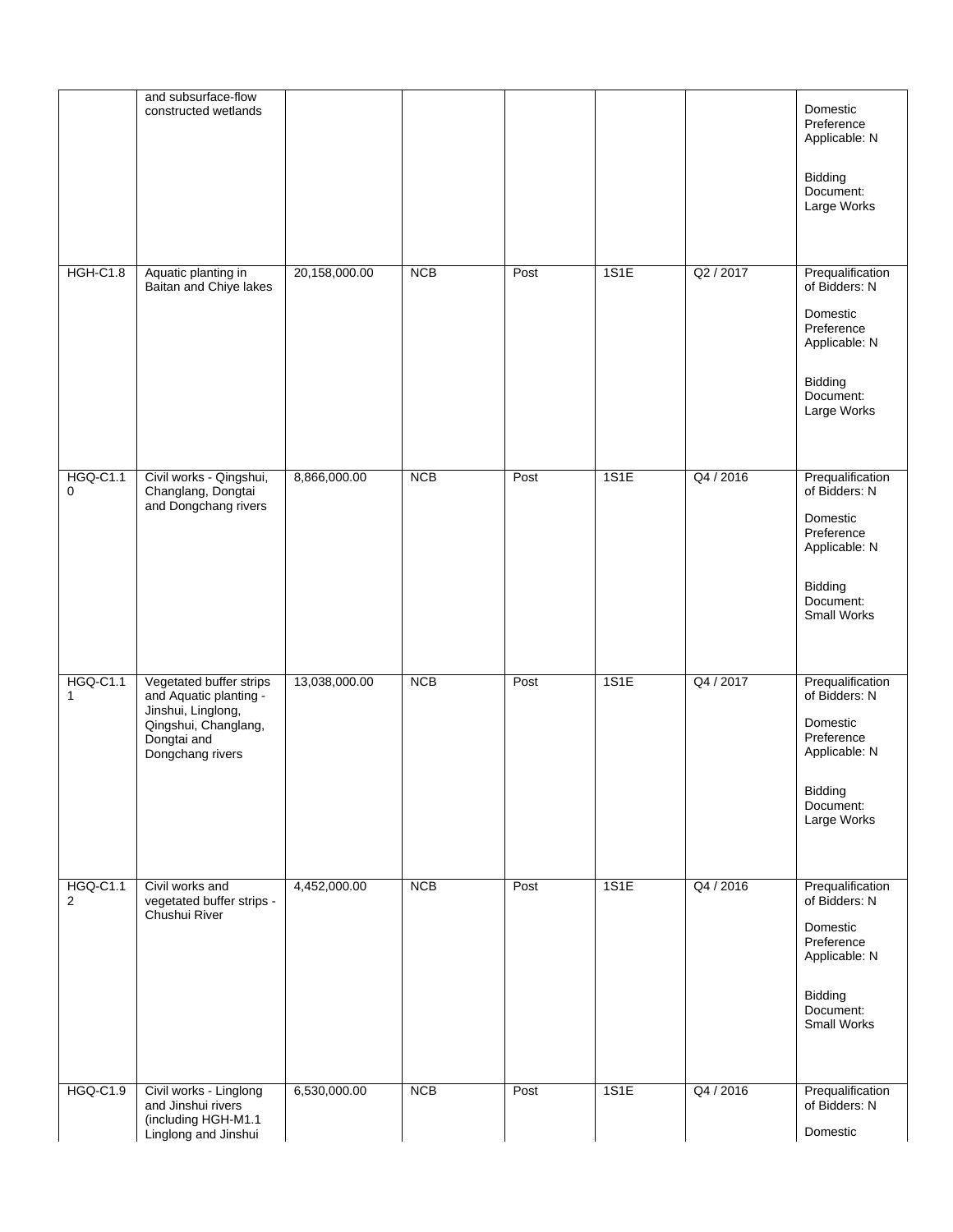| sluice gates) |  | Preference<br>Applicable: N                |
|---------------|--|--------------------------------------------|
|               |  | Bidding<br>Document:<br><b>Small Works</b> |

## **3. Consulting Services Contracts Estimated to Cost \$100,000 or More**

The following table lists consulting services contracts for which the recruitment activity is either ongoing or expected to commence within the next 18 months.

| Package<br><b>Number</b> | <b>General Description</b>                                                   | <b>Estimated</b><br>Value | <b>Recruitment</b><br>Method | <b>Review</b><br>(Prior/<br>Post) | Advertisement<br>Date<br>(quarter/year) | Type of<br>Proposal | <b>Comments</b>         |
|--------------------------|------------------------------------------------------------------------------|---------------------------|------------------------------|-----------------------------------|-----------------------------------------|---------------------|-------------------------|
| $HTA-2.1$                | Public awareness<br>campaigns and<br>education for solid<br>waste management | 100,000.00                | <b>CQS</b>                   | Prior                             | Q4/2016                                 | <b>BTP</b>          | Assignment:<br>National |

### **4. Goods and Works Contracts Estimated to Cost Less than \$1 Million and Consulting Services Contracts Less than \$100,000 (Smaller Value Contracts)**

The following table lists smaller-value goods, works and consulting services contracts for which the activity is either ongoing or expected to commence within the next 18 months.

|                          | <b>Goods and Works</b>                            |                           |                               |                                     |                                   |                                    |                                             |                                            |  |  |
|--------------------------|---------------------------------------------------|---------------------------|-------------------------------|-------------------------------------|-----------------------------------|------------------------------------|---------------------------------------------|--------------------------------------------|--|--|
| Package<br><b>Number</b> | General<br><b>Description</b>                     | <b>Estimated</b><br>Value | Number of<br><b>Contracts</b> | <b>Procurement</b><br><b>Method</b> | <b>Review</b><br>(Prior/<br>Post) | <b>Bidding</b><br><b>Procedure</b> | <b>Advertisement</b><br>Date (quarter/year) | <b>Comments</b>                            |  |  |
| <b>HGG-C2.1</b>          | Facilities for solid<br>waste<br>management       | 509,000.00                | $\mathbf{1}$                  | <b>NCB</b>                          | Post                              | <b>1S1E</b>                        | Q1/2018                                     | Prequalificati<br>on of<br>Bidders: N      |  |  |
|                          |                                                   |                           |                               |                                     |                                   |                                    |                                             | Domestic<br>Preference<br>Applicable: N    |  |  |
|                          |                                                   |                           |                               |                                     |                                   |                                    |                                             | Bidding<br>Document:<br><b>Small Works</b> |  |  |
| <b>HGG-M2.2</b>          | Solid waste<br>collection and<br>transfer vehicle | 744,000.00                | $\mathbf{1}$                  | <b>NCB</b>                          | Post                              | 1S1E                               | Q1/2018                                     | Prequalificati<br>on of<br>Bidders: N      |  |  |
|                          | and rubbish<br>collection boats                   |                           |                               |                                     |                                   |                                    |                                             | Domestic<br>Preference<br>Applicable: N    |  |  |
|                          |                                                   |                           |                               |                                     |                                   |                                    |                                             | Bidding<br>Document:<br>Goods              |  |  |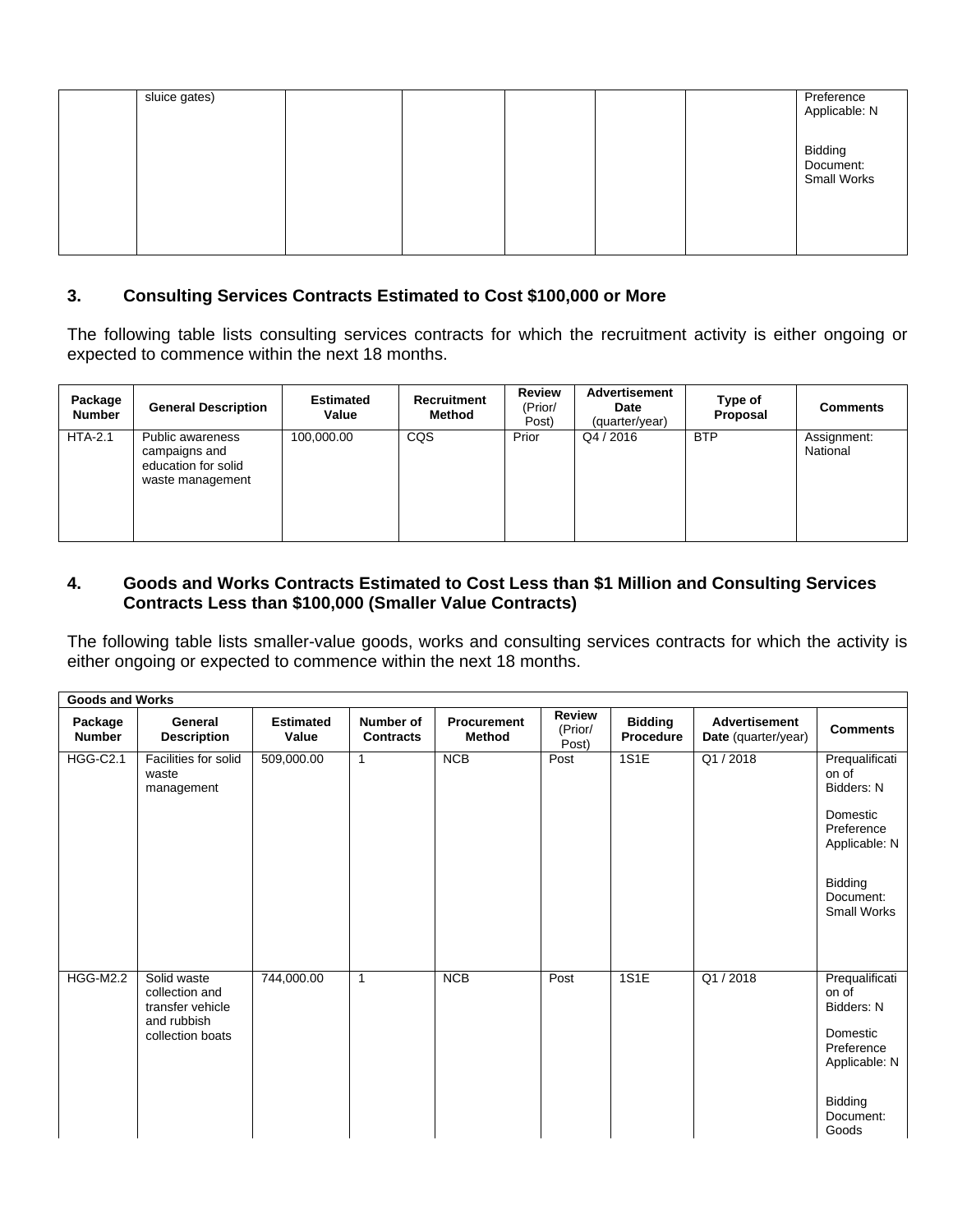|  |  |  |  |  |  |  |  | Comments:<br>Scheduled<br>as first (and<br>only) NCB<br>goods<br>contract |
|--|--|--|--|--|--|--|--|---------------------------------------------------------------------------|
|--|--|--|--|--|--|--|--|---------------------------------------------------------------------------|

| <b>Consulting Services</b> |                               |                           |                               |                                     |                                   |                                                |                     |          |  |
|----------------------------|-------------------------------|---------------------------|-------------------------------|-------------------------------------|-----------------------------------|------------------------------------------------|---------------------|----------|--|
| Package<br><b>Number</b>   | General<br><b>Description</b> | <b>Estimated</b><br>Value | Number of<br><b>Contracts</b> | <b>Recruitment</b><br><b>Method</b> | <b>Review</b><br>(Prior/<br>Post) | <b>Advertisement</b><br>Date<br>(quarter/year) | Type of<br>Proposal | Comments |  |
| None                       |                               |                           |                               |                                     |                                   |                                                |                     |          |  |

### **B. Indicative List of Packages Required Under the Project**

The following table provides an indicative list of goods, works and consulting services contracts over the life of the project, other than those mentioned in previous sections (i.e., those expected beyond the current period).

| <b>Goods and Works</b> |                            |                                           |                                            |                                     |                        |                             |          |  |  |
|------------------------|----------------------------|-------------------------------------------|--------------------------------------------|-------------------------------------|------------------------|-----------------------------|----------|--|--|
| Package<br>Number      | <b>General Description</b> | <b>Estimated</b><br>Value<br>(cumulative) | <b>Estimated</b><br>Number of<br>Contracts | <b>Procurement</b><br><b>Method</b> | Review<br>(Prior/Post) | <b>Bidding</b><br>Procedure | Comments |  |  |
| None                   |                            |                                           |                                            |                                     |                        |                             |          |  |  |

| <b>Consulting Services</b> |                                                                                   |                                           |                                                   |                       |                               |                     |                                                                     |  |
|----------------------------|-----------------------------------------------------------------------------------|-------------------------------------------|---------------------------------------------------|-----------------------|-------------------------------|---------------------|---------------------------------------------------------------------|--|
| Package<br><b>Number</b>   | <b>General Description</b>                                                        | <b>Estimated</b><br>Value<br>(cumulative) | <b>Estimated</b><br>Number of<br><b>Contracts</b> | Recruitment<br>Method | <b>Review</b><br>(Prior/Post) | Type of<br>Proposal | <b>Comments</b>                                                     |  |
| $HTA-3.4$                  | Water quality model and<br>Xingfu catchment water<br>pollution management<br>plan | 300,000.00                                |                                                   | <b>QCBS</b>           | Prior                         | <b>STP</b>          | Assignment:<br>International<br><b>Quality-Cost Ratio:</b><br>80:20 |  |

## **C. List of Awarded and On-going, and Completed Contracts**

The following tables list the awarded and on-going contracts, and completed contracts.

#### 1. Awarded and Ongoing Contracts

| <b>Goods and Works</b>   |                               |                           |                              |                              |                                         |                                                        |                 |  |
|--------------------------|-------------------------------|---------------------------|------------------------------|------------------------------|-----------------------------------------|--------------------------------------------------------|-----------------|--|
| Package<br><b>Number</b> | General<br><b>Description</b> | <b>Estimated</b><br>Value | Awarded<br>Contract<br>Value | <b>Procurement</b><br>Method | Advertisement<br>Date<br>(quarter/year) | Date of ADB<br>Approval of<br><b>Contract</b><br>Award | <b>Comments</b> |  |
| <b>HGH-C1.1</b>          | Chive Lake<br>dredging        | 1.317.000.00              | 812.582.38                   | <b>NCB</b>                   | Q4 / 2015                               | 08-AUG-16                                              |                 |  |

| <b>Consulting Services</b> |                               |                           |                                     |                              |                                                |                                                        |          |  |
|----------------------------|-------------------------------|---------------------------|-------------------------------------|------------------------------|------------------------------------------------|--------------------------------------------------------|----------|--|
| Package<br><b>Number</b>   | General<br><b>Description</b> | <b>Estimated</b><br>Value | Awarded<br><b>Contract</b><br>Value | Recruitment<br><b>Method</b> | Advertisement<br><b>Date</b><br>(quarter/year) | Date of ADB<br>Approval of<br><b>Contract</b><br>Award | Comments |  |
| $HTA-3.3$                  | External                      | 50.000.00                 | 43.900.00                           | CQS                          | Q3 / 2015                                      | 13-JUL-16                                              |          |  |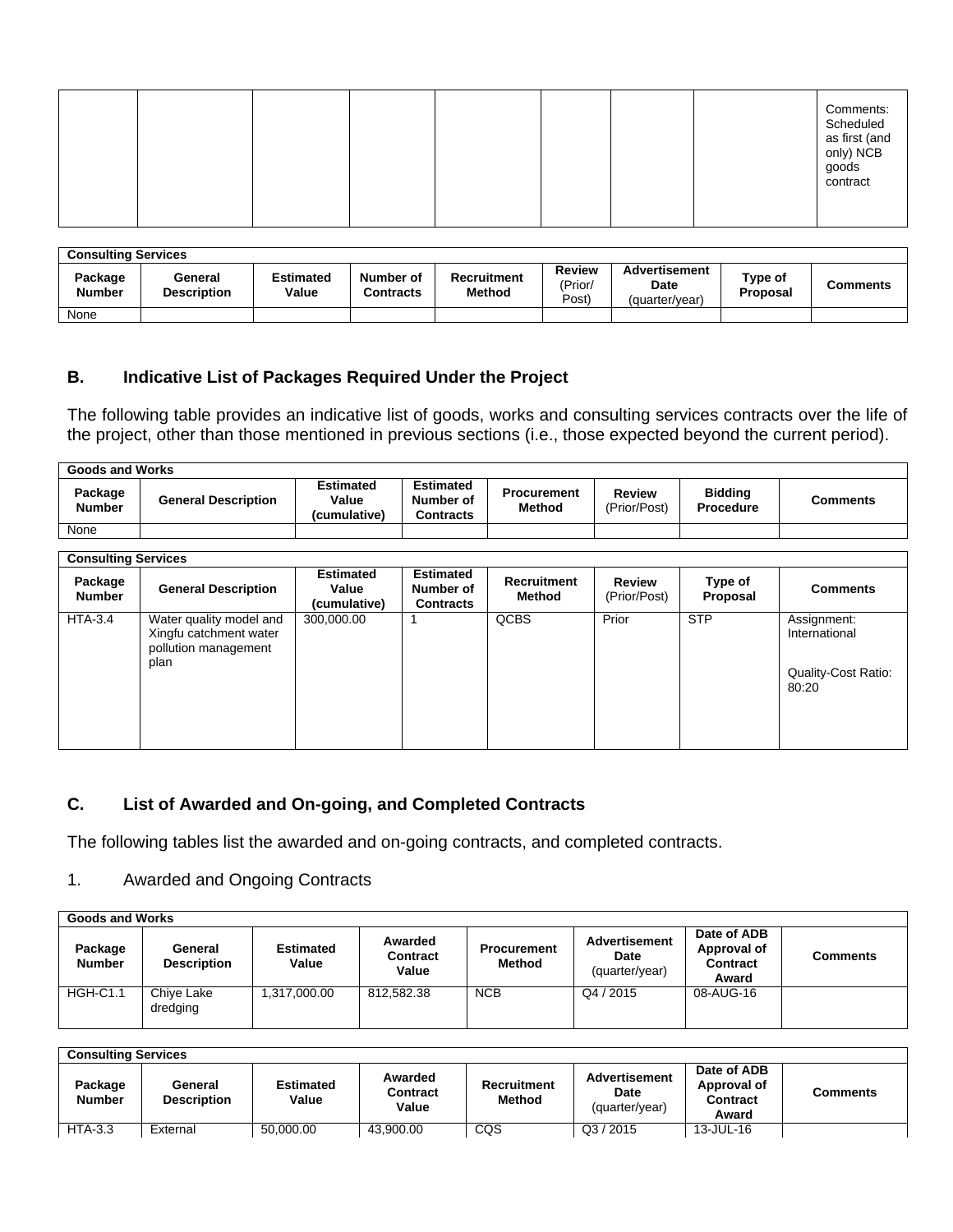|                | environmental<br>monitoring                                                                        |              |              |                         |         |           |  |
|----------------|----------------------------------------------------------------------------------------------------|--------------|--------------|-------------------------|---------|-----------|--|
| $HTA-3.2$      | External<br>resettlement and<br>social monitoring                                                  | 100,000.00   | 87,800.00    | $\overline{\text{cos}}$ | Q3/2015 | 13-JUL-16 |  |
| $HTA-3.1$      | Project<br>implementation<br>management<br>support                                                 | 1,325,000.00 | 1,232,640.00 | QCBS                    | Q2/2015 | 10-MAY-16 |  |
| HTA-3.6        | Initial<br>implementation<br>support -<br>engineering<br>design review                             | 15,000.00    | 15,000.00    | <b>ICS</b>              | Q1/2015 | 08-JUL-15 |  |
| <b>HTA-3.5</b> | Initial<br>implementation<br>support -<br>financial<br>management<br>and<br>procurement<br>support | 45,000.00    | 45,000.00    | <b>ICS</b>              | Q3/2014 | 06-JAN-15 |  |
| <b>HTA-3.7</b> | Initial<br>implementation<br>support -<br>resettlement                                             | 15,000.00    | 15,000.00    | <b>ICS</b>              | Q1/2015 | 08-JUL-15 |  |

# **D. National Competitive Bidding**

## **A. Regulation and Reference Documents**

1. The procedures to be followed for national competitive bidding shall be those set forth in The Government Procurement Law of People's Republic of China approved on 29 June 2002 and Law of the People's Republic of China on Bid Invitation and Bidding of the People's Republic of China promulgated on August 30, 1999 with the clarifications and modifications described in the following paragraphs required for compliance with the provisions of the ADB Procurement Guidelines.

### **B. Procurement Procedures**

**1. Competitive Bidding Procedure** (Procurement Law Art. 26 and Law on Bidding Art. 10).

2. Public tendering is the acceptable method of government procurement, and public invitation is the accepted bid invitation mode.

### **2. Eligibility**

3. The eligibility of bidders shall be as defined under section I of the Procurement Guidelines; accordingly, no bidder or potential bidder should be declared ineligible for reasons other than those provided in section I of the Guidelines, as amended from time to time.

### **3. Advertising**

4. All invitations to prequalify or to bid shall be advertised in the national press (China Daily Newspaper) or a free and open access website [\(www.chinabidding.com\)](file:/s02/adbprd/applcsf/log/www.chinabidding.com). Such advertisement shall be made in sufficient time for prospective bidders to obtain prequalification or bidding documents and prepare and submit their responses. In any event, a minimum preparation period of twenty-eight (28) days shall be given. The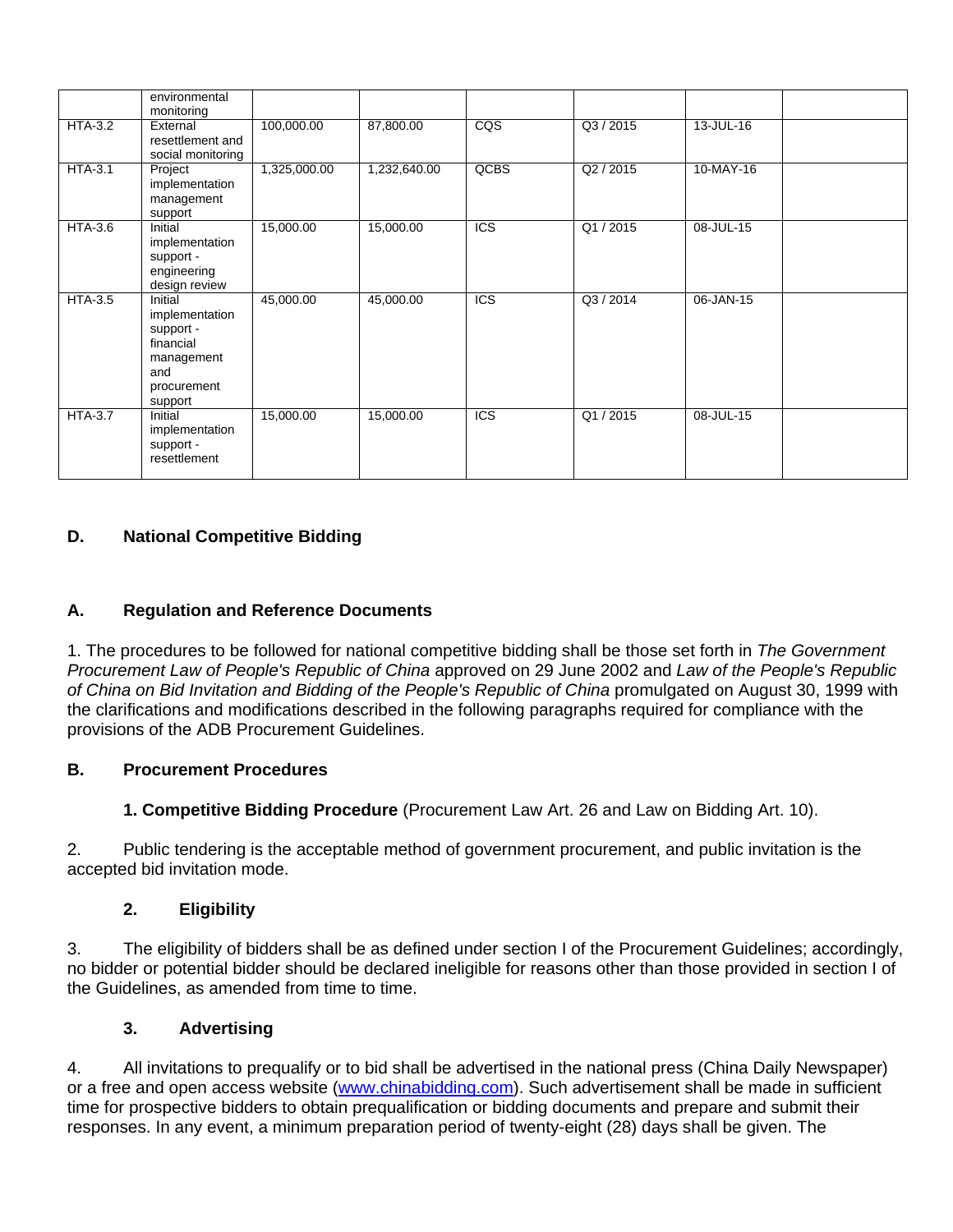preparation period shall count (a) from the date of advertisement, or (b) when the documents are available for issue, whichever date is later. The advertisement and the prequalification and bidding documents shall specify the deadline for such submission.

# **4. Bidding Period**

5. The minimum bidding period is 28 days prior to the deadline for the submission of bids.

# **5. Participation by Government-Owned Enterprises**

6. Government owned enterprises in the Borrower's country may be permitted to bid if they can establish that they (a) are legally and financially autonomous, (b) operate under commercial law and (c) are not a dependent agency of the Borrower/Project Executing Agency.

# **6. Rebidding**

7. Re-bidding shall not be allowed solely because the number of bids is less than three (3).

# **C. Bidding Documents**

# **7. Qualification requirements**

8. Qualification requirements of bidders and the method of evaluating the qualification of each bidder shall be specified in detail in the bidding documents, and in the prequalification documents if the bidding is preceded by a prequalification process.

# **8. Bid Submission and Opening**

9. Bidders shall be allowed to submit bids by mail or by hand.

10. All bids shall be opened in public; all bidders shall be afforded an opportunity to be present (either in person or through their representatives) at the time of bid opening, but bidders shall not be required to be present at the bid opening.

# **9. Bid Evaluation and Award**

11. No bid may be rejected solely on the basis that the bid price falls outside any standard contract estimate, or margin or bracket of average bids established by the Borrower/Project Executing Agency.

12. Each contract shall be awarded to the lowest evaluated responsive bidder, that is, the bidder who meets the appropriate standards of capability and resources and whose bid has been determined (a) to be substantially responsive to the bidding documents and (b) to offer the lowest evaluated cost. The winning bidder shall not be required, as a condition of award, to undertake responsibilities for work not stipulated in the bidding documents or otherwise to modify the bid as originally submitted.

## **10. ADB Policy Clauses**

13. Each contract financed with the proceeds of the Loan shall provide that the suppliers and contractors shall permit ADB, at its request, to inspect their accounts and records relating to the performance of the contract and to have said accounts and records audited by auditors appointed by ADB.